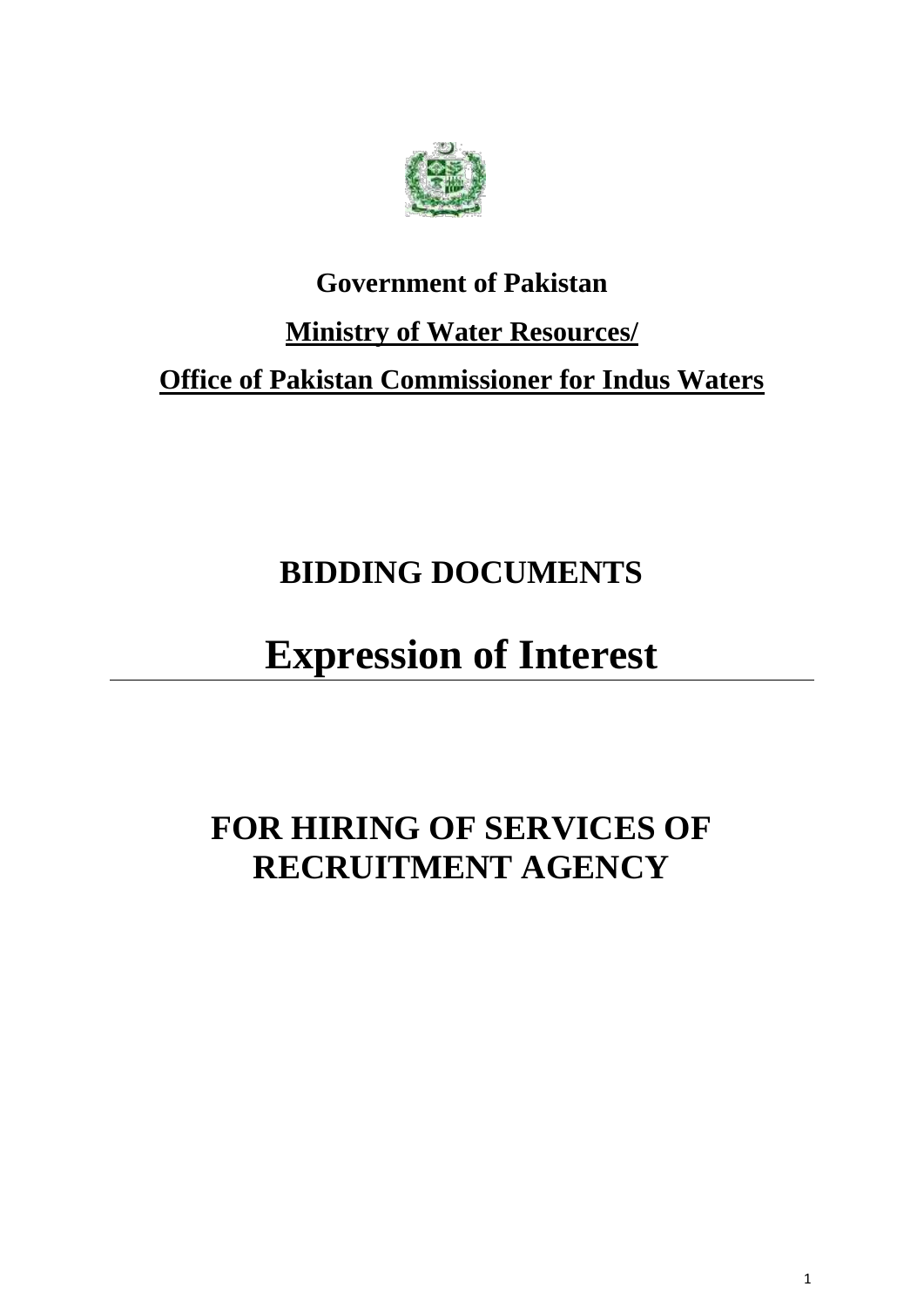### **CONTENTS**

- 1. Introduction of Employer
- 2. Objective of EoI
- 3. Invitation to Bid
- 4. Instructions to Bidders
- 5. Procedure of Tender opening
- 6. Terms and conditions
- 7. Scope of services
- 8. Important Note
- 9. Technical Proposal Evaluation Criteria
- 10. Financial Proposal Evaluation Criteria
- 11. Financial Proposal Submission Format
- 12. Affidavit
- 13. Organization / Firm Information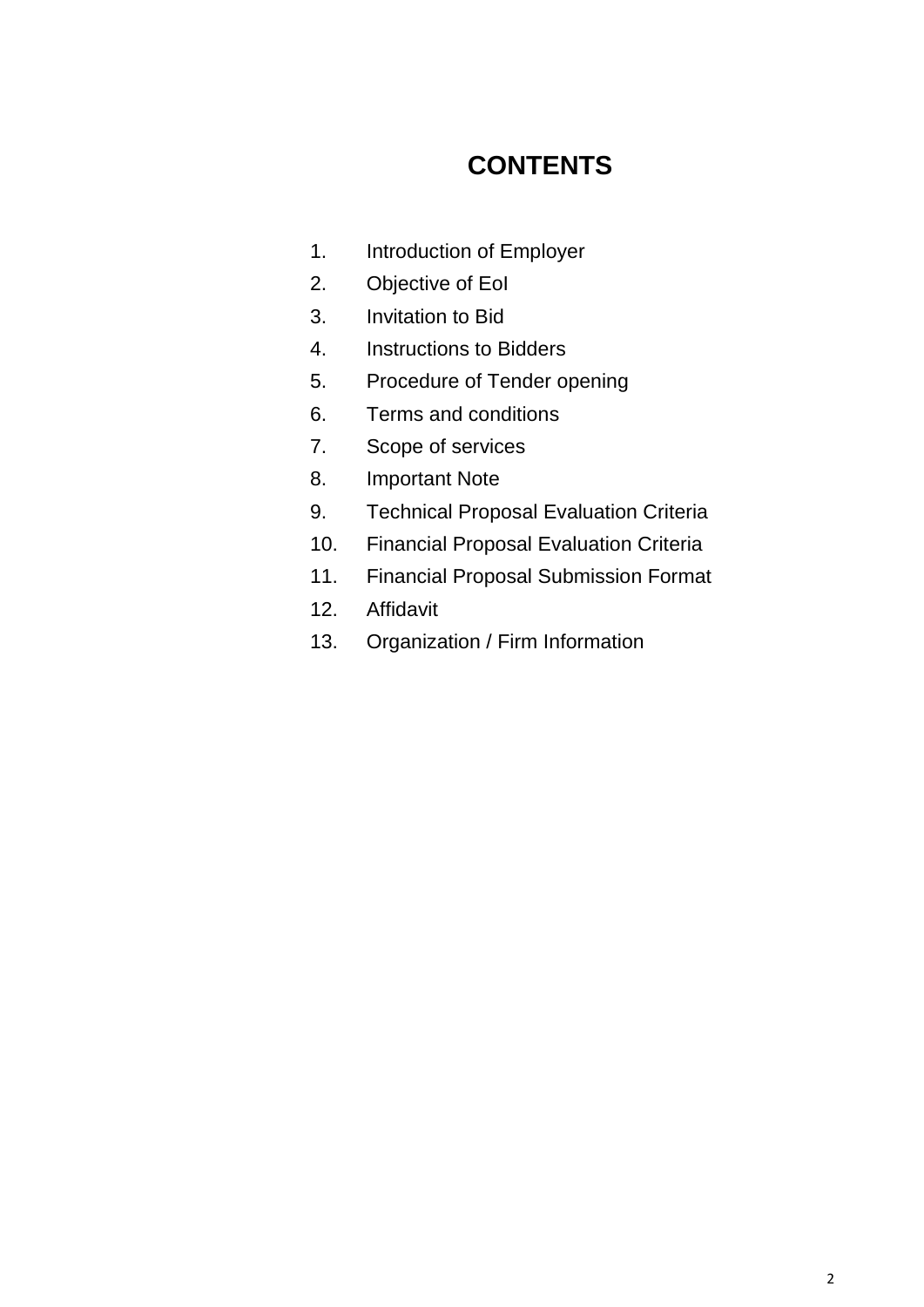#### **1. Introduction of employer:**

Ministry of Water Resources and Office of Pakistan Commissioner for Indus Waters (PCIW) an attached department of Ministry of Water Resources (MoWR), Government of Pakistan are responsible for water Sector development and the main mission of the Office of PCIW is to safeguard Pakistan's water rights under the Indus Waters Treaty 1960 signed between the Governments of Pakistan and India.

For more information Please visit **http://www.mowr.gov.pk/**

#### **2. Objectives of EOI:**

Through this Expression of Interest (EoI), Ministry of Water Resources as well as Office of PCIW intends to hire a testing agency for selection of best human resource in an efficient and transparent manner for MoWR/PCIW. The selected testing agency is required to conduct written test for the selection process for the one year (from the date of contract). The selected testing agency is required to comply with all instruction provided in the Scope of Service "SOS" as provided in this document.

The objectives of this EoI document are as follows:

- a) To provide a basic understanding of requirements to the prospective bidder
- b) To list general instructions for the prospective bidders
- c) To provide the scope of work
- d) To define eligibility criteria for the prospective bidders

#### **3. Invitation to Bids**

MoWR/PCIW is interested to engage services of an experienced recruiting/testing agency for receiving applications, designing and conducting written/technical tests for recruitment of human resource against the vacant posts in the MoWR/PCIW as indicated in advertisement. All interested organizations are requested to complete the Information/Data Forms given in this document.

#### **4. Instructions to Bidders**

To shortlist the eligible organizations, MoWR invites Quality and least cost selection namely "Single Stage-Two Envelope" bidding procedure from registered firms/organizations.

#### **5. Procedure of Tender Opening**

MoWR will adopt "*Quality and Cost Based Selection" method* under "Single stage-two envelope" bidding procedure as laid down in PPRA Rules 2004. The bidders shall submit the technical and financial proposals in two separate envelopes; one envelopes; one envelope constraining financial proposal shall be marked as "Financial Proposal" and 2nd envelop marked as "Technical proposal" shall be opened and the envelope marked as "Financial Proposal" shall be retained unopened in the custody of the MOWR. The MOWR shall evaluate the requirements proposed in the Technical proposal, without reference to the price and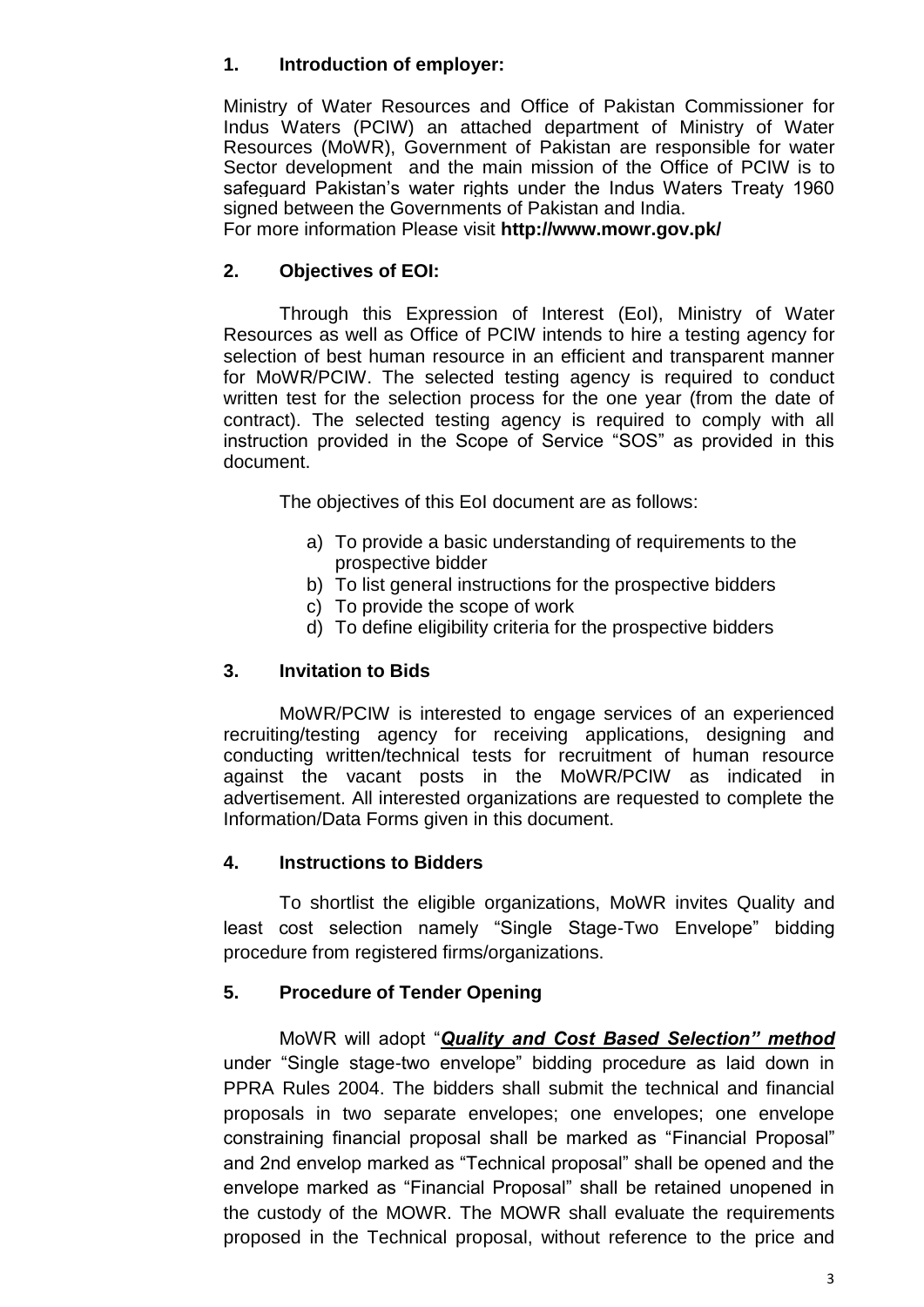shall reject any proposal which does not conform to the specified requirements. During the technical evolution no amendments in the technical proposal shall be permitted. Financial bids of unsuccessive bidders will not be opened. A bidder has to obtain a minimum threshold of 65 points to qualify in the technical evaluation. If a bidder does not qualify in technical evolution, his financial bid will not be opened. After evaluation and approval of technical proposals, the MOWR shall open the financial proposals, in the presence of the technical responsive bidders, on a date/time to be announced by Competent Authority. The financial bids found technically non-responsive shall be returned un-opened to the respective bidders.

#### . **Terms & Conditions:-**

- i. The Proposals must reach the Section Officer (General), MoWR, Islamabad on prescribed date as mentioned on tender notice.
- ii. Technical and Financial proposals should be submitted in separate envelopes. The word "Technical Proposal" and "Financial Proposal" being clearly written on the top left corner of respective envelops.
- iii. Technical Proposals of the participated bidders will be opened on the same day at 15:00 PM in presence of their authorized representatives who wish to witness tender opening. After the Technical evaluation Financial Proposals of only technically qualified organizations/companies shall be opened on the day communicated to the technically evaluated bidders.
- iv. The Financial Proposal shall be inclusive of all taxes.
- v. Financial proposal must be accompanied by Rs.10,000/- (Bank Draft in favor of Section Officer (General), MoWR, Islamabad as bid security. In case of more than one financial bid each bid security must be deposited respectively.
- vi. The Testing Agency shall provide the following documents:
	- 1. Details of legal status.
	- 2. Human Resource/Technical Expertise Profile.
	- 3. Experience of similar assignments.
	- 4. Testing facilities available.
	- 5. Audited financial statements.
	- 6. Tax registration certificate. Copy of NTN Certificate, Sales Tax Certificate and any other Certificate (whichever is applicable)
	- 7. History of litigations, if any.
	- 8. The bid security of amounting Rs. 10,000/- in form of Bank Draft in favor of Section Officer (General), MoWR Islamabad..
	- 9. Affidavit that the company has never been blacklisted by any Government/semi Government/autonomous body or private company.
- vii. The bid validity period shall be effective for one year or till completion of whole recruitments process whichever is earlier.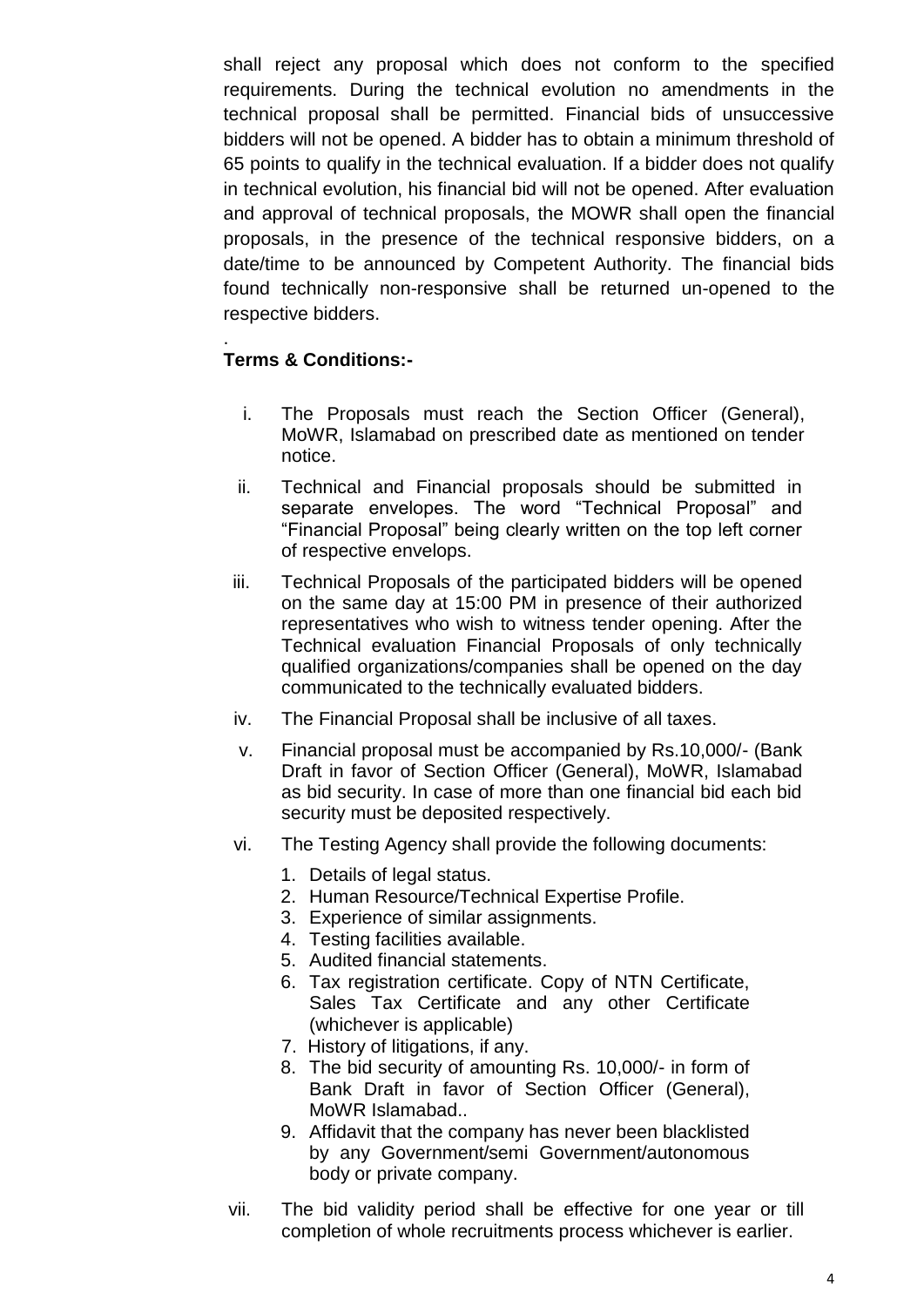- viii. The firm shall complete recruitment process within 120 days after signing the contract.
	- ix. MoWR reserves right to reject any or all the proposals, submitted in response to this tender notice prior to acceptance.
	- x. Incomplete proposals shall be rejected.
	- xi. This Tender Notice has been posted/uploaded on Ministry's and [www.mowr.gov.pk](http://www.mowr.gov.pk/) and PPRA website [http://www.ppra.org.pk](http://www.ppra.org.pk/)
- xii. Bids received through fax/Telex/email and after due date/ time will not be considered.
- xiii. Income Tax & GST will be deducted as per rules and Sales Tax if applicable will be the responsibility of the bidder.

#### **7. Scope of Services:**

The selected executing agency will be responsible for the following activities and as per the Guidelines of Establishment Division:

- i) The selected executing agency shall be required to register candidates for taking written test (objective type & subjective type) for selection against the vacant posts.
- ii) The selected executing agency under no circumstances shall receive any application directly from any candidate in person/ by hand. The selected agency shall only be responsible for registering candidates who send their forms via courier/registered postal mail/online.
- iii) The selected executing agency shall be responsible to provide the final and authentic/verified list of all candidates (eligible and not eligible), as per the requirements of MoWR/PCIW. In case the form of a candidate is incomplete, the agency will collect the necessary information from candidate and incorporate it, prior to sending the compiled information to MoWR/PCIW. All edits/corrections are required to be incorporated through verifiable means (preferably fax, email or other written documents).
- iv) The selected executing agency shall be responsible to keep record of all registration forms for at least two years after completion of project. Furthermore, the executing agency shall provide any registration form to Department as and when required.
- v) The candidate registration process, including data entry of registration forms, shall be completed by the Recruitment Agency. Selected executing agency shall also be responsible to provide weekly report/status on registration of the candidates.
- vi) The selected executing agency shall ensure to advertise the list of registered candidates units website and have a mechanism to make corrections/edits etc.
- vii) The selected executing agency shall be responsible for implementing a tracking system for all registration forms received prior to deadline. Registration forms received after the deadline shall not be entertained and shall duly be recorded to ensure transparency and proper record keeping.
- viii) The selected executing agency shall be responsible to collaborate with MoWR/PCIW to develop the "Guidelines for Candidates", which would serve as a guiding tool for the candidates taking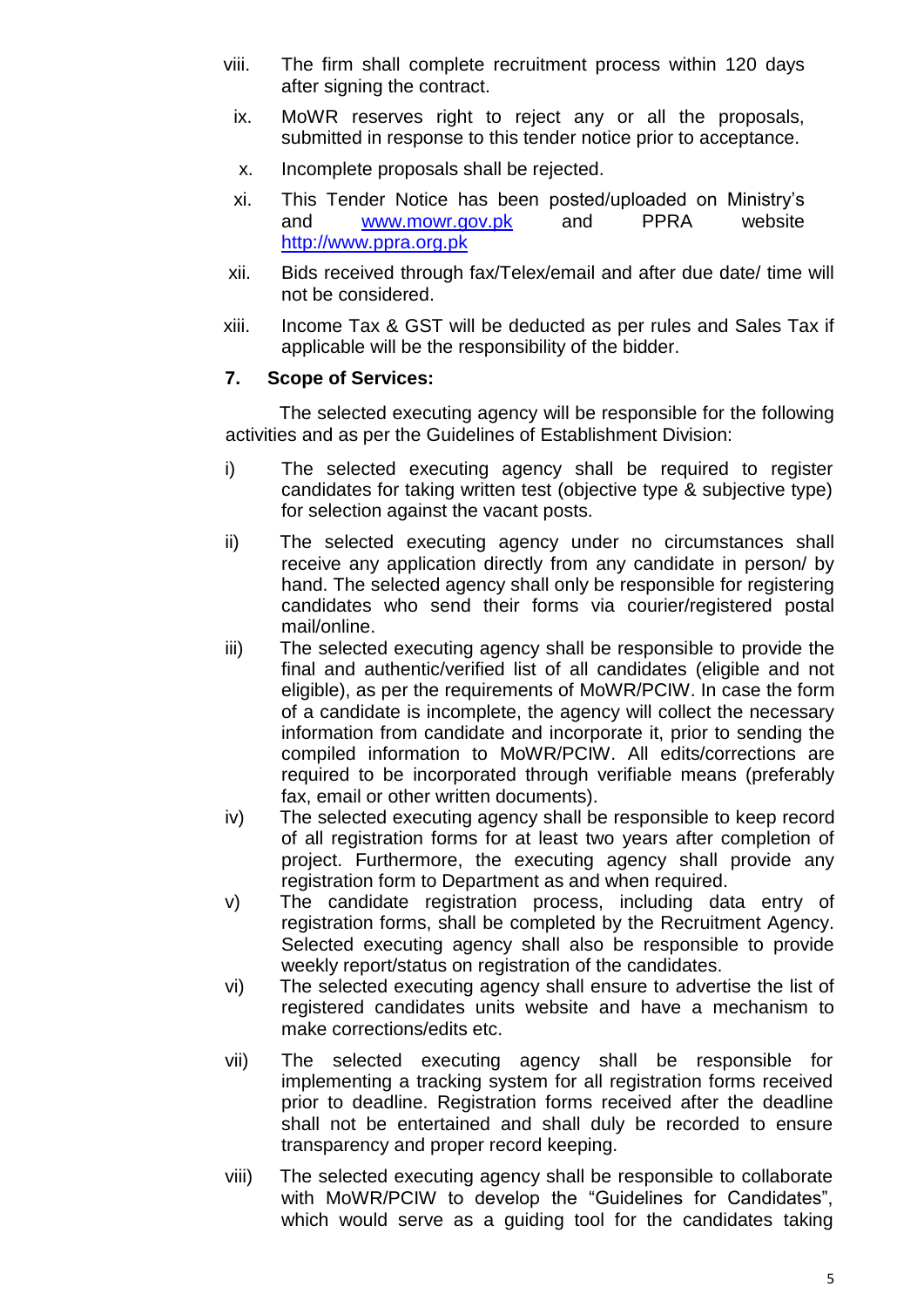written test. The Guidelines will include a sample/model paper for written test.

- ix) The selected executing agency shall be responsible to prepare final test paper in consultation with MoWR/PCIW. The Final Test Paper will be according to the syllabus provided by Office of MoWR/PCIW.
- x) The Office of MoWR/PCIW has to be in concurrence with testing format as designed in aforementioned "Guidelines". The agency will however, ensure the secrecy of the final test paper and not share it with any employee of MoWR/PCIW in advance.
- xi) The selected executing agency shall be responsible for issuing and dispatching Call Letters / Roll number slips to the eligible candidates and ensure timely delivery.
- xii) The selected executing agency shall conduct written test including arranging all the logistics of test.
- xiii) The selected executing agency must ensure that the test process is transparent, fair, secure and open to audit by external auditors. This is a key requirement on the part of executing agency as the result of written test is a prime determinant for final selection.
- xiv) The selected executing agency shall be required to develop a fool proof mechanism for verifying the identity of candidates taking written test.
- xv) The selected executing agency shall develop and grade written test containing different sections including MCQs and practical test of IT skills/Typing/Shorthand as Establishment Division policy, as under:
- xvi) The questions in test paper should be in varying order to minimize the chances of copying answers. The selection of test centre, seating arrangement and quality/quantity of Invigilators should be such that a conducive test environment is created. Furthermore, the selection of invigilators should be such that there is no conflict of interest.
- xvii) The selected executing agency shall, on demand, provide an authentic and legible copy of any candidate's answer sheet to MoWR/ PCIW after announcement of the written test result.
- xviii) The selected executing agency shall conduct Written Test of the eligible registered candidates. The test shall be conducted at the convenient location.
- xix) The selected executing agency shall provide a merit list for the candidates taking written test as per merit criteria provided by MoWR/ PCIW. Merit list will include all details including (but not limited to) test marks, name of candidate, date of birth, gender, CNIC no., father name, employment record, address, domicile, mobile no., alternate phone, fax and email etc. The selected executing agency shall be responsible for setting up a helpline to facilitate potential candidates and answer their queries pertaining to registration and written test. The helpline personnel shall be required to get one day briefing from MoWR/ PCIW.
- xx) The selected executing agency shall facilitate visits of monitoring teams/inspectors at all test centres as well as organization offices, as and when required.
- xxi) The selected executing agency shall share all documents and data relevant with these selection processes in both hard copy and soft copy format.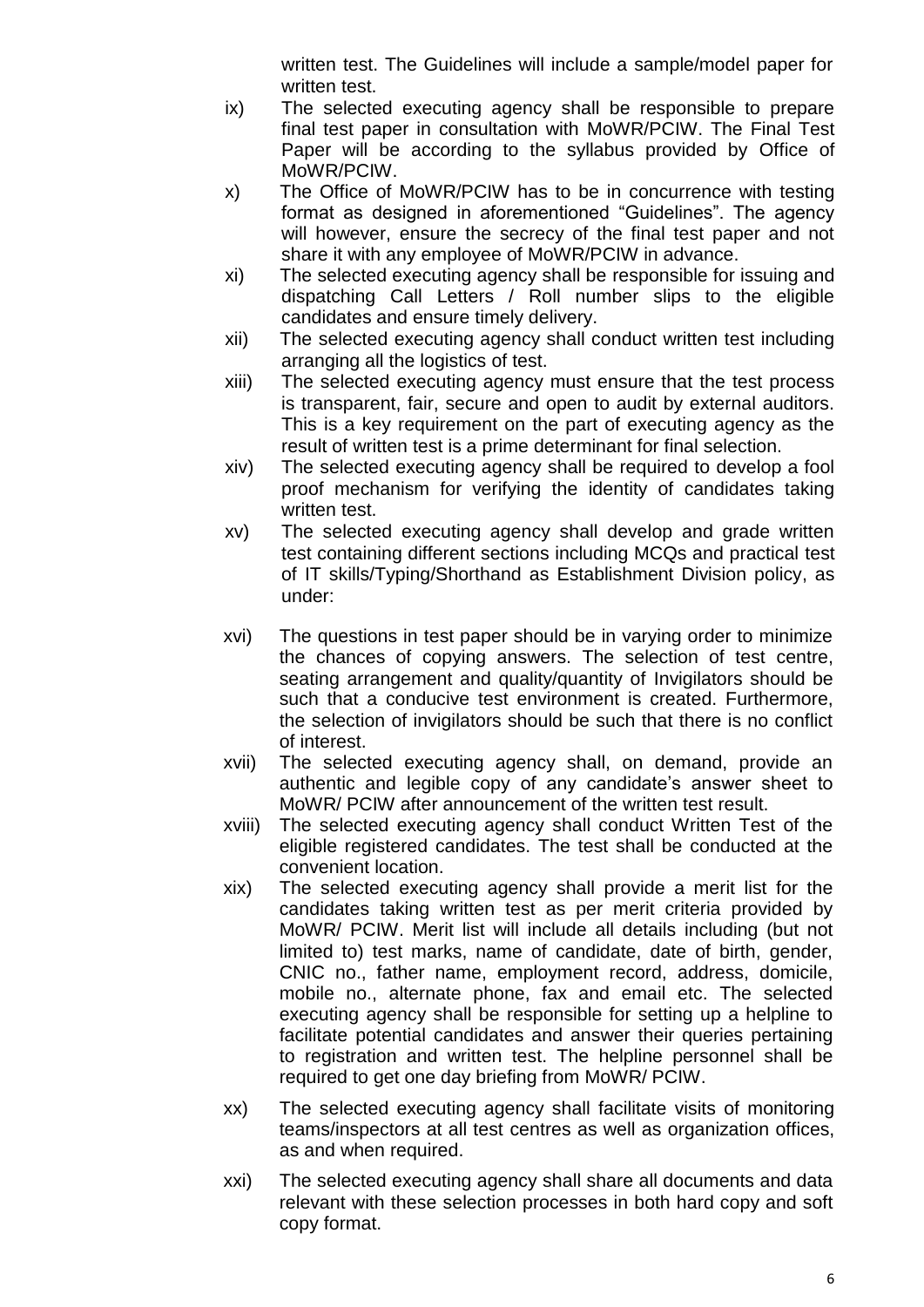- xxii) 50 % of total test fee of present candidates will be paid by MoWR/PCIW and remaining 50% will be paid by the candidate as per Federal Govt.
- xxiii) The pattern and sequence of Technical and Financial proposal must be same as per given format.
- xxiv) Expertise and profile of the Testing Agency to conduct such type of recruitment tests should be attached.
- xxv) The Testing Agency should have NTN and STN Certificates issued from FBR, Proof of Active Tax Payer List (ATL) from the web-site of FBR will have to be provided with the bid.
- xxvi) Rates/fee (50% to be paid by the candidate and 50% by MoWR/PCIW) for holding recruitment test should be quoted for each candidate including all taxes without any financial liability on the part of MoWR/PCIW. These rates shall be valid till completion of the recruitment process.
- xvii) The successful bidder will have to arrange test at Islamabad and all the Capitals/Divisional Headquarter of provinces within the stipulated period as per agreement, which will be signed with the bidder subject to final Approval of the Authority.
- Xviii) Physical verification of the information provided may be conducted by the MoWR. False Information may leads to the disqualification.

#### **8. Important Note:**

The competent authority may reject all bids or proposals at any time prior to acceptance of a bid or proposal. The procuring agency shall upon request communicate to any bidder, the grounds for its rejection of all bids or proposals, but shall not be required to justify those grounds.

| S#               | <b>Technical Evaluation Criteria</b>                                                                                             | <b>Marks</b>                |
|------------------|----------------------------------------------------------------------------------------------------------------------------------|-----------------------------|
| 1.               | <b>Experience:</b> Number of years, since inception of business                                                                  | 20 Points (break-up)        |
|                  | operations as registered testing agency with the relevant                                                                        |                             |
|                  | Government agency                                                                                                                |                             |
|                  | i. $\leq 0$ to 2 years                                                                                                           | 4.0                         |
|                  | ii. $< 03$ to 5 years                                                                                                            | 4.0                         |
|                  | iii. $\leq 5$ to 8 years                                                                                                         | 10.0                        |
|                  | iv. $> 8$ to 10 years                                                                                                            | 15.0                        |
|                  | $>11$ years and above<br>V.                                                                                                      | 20.0                        |
| $\overline{2}$ . | Addresses along with phone numbers of each offices: -                                                                            | 10 Points (break-up)        |
|                  | $\mathbf{i}$ .<br>only Islamabad                                                                                                 | 04                          |
| 3.               | ii.<br><b>Provincial Capitals</b>                                                                                                | 06                          |
|                  | <b>Agency/Firm profile:</b> (Number of full time employees)<br>Working in professional or para professional or managerial cadres | <b>20 Points (break-up)</b> |

#### **9. Technical Proposal Evaluation Criteria**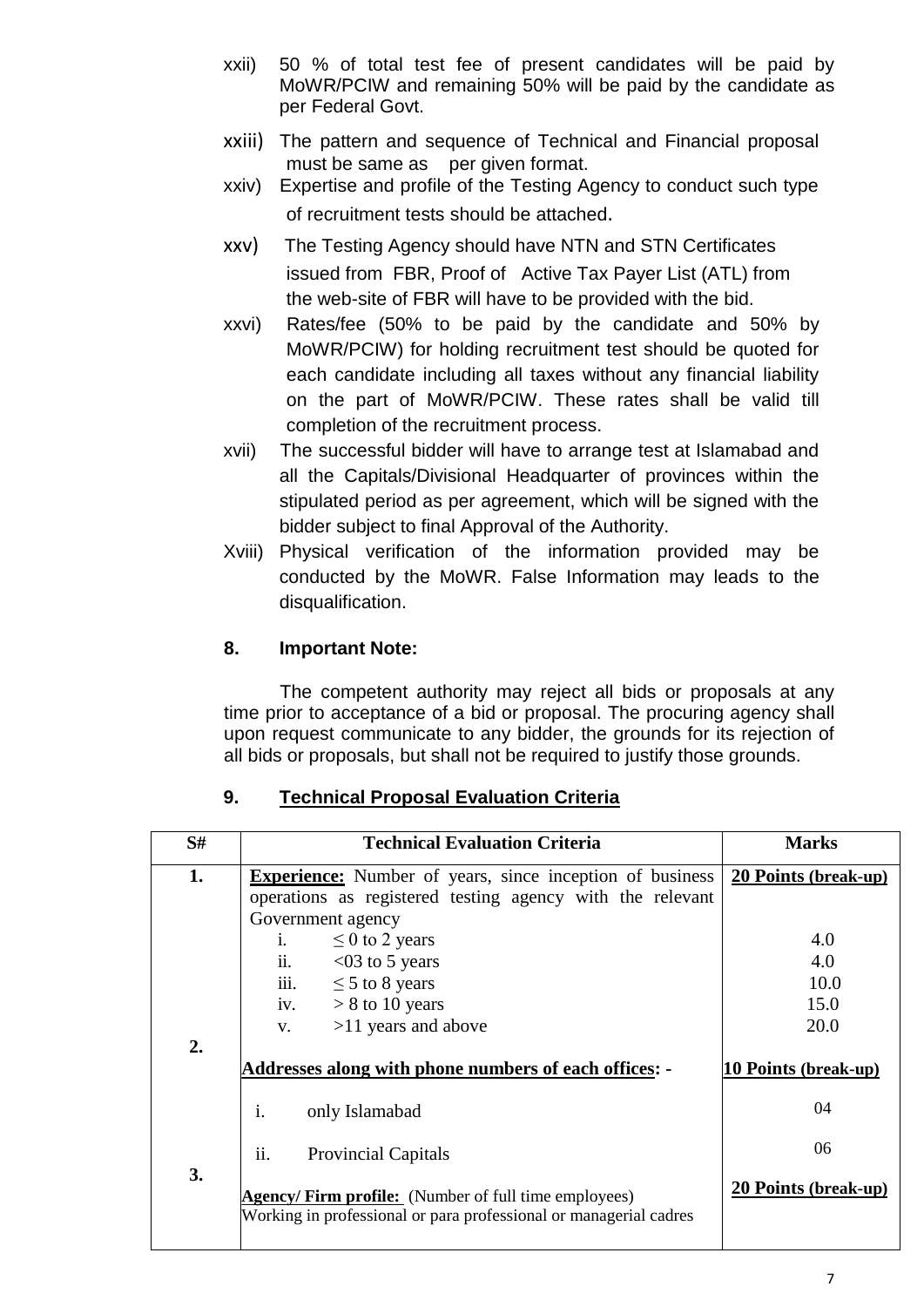| 4. | i. The list of employees must accompany evidence of each<br>employee.<br>(Maximum 10 marks will be awarded to the testing agency<br>having maximum number of employees, and the rest will be<br>awarded marks proportionately to the same.) |                             |
|----|---------------------------------------------------------------------------------------------------------------------------------------------------------------------------------------------------------------------------------------------|-----------------------------|
|    | Past performance:                                                                                                                                                                                                                           | <b>10 Points (break-up)</b> |
|    | Details of Similar Work/at least 05 Assignments already<br>completed without complaints, delay, misbehavior/leakage<br>of paper etc. (Provincial, Federal, PSE with details of filled up<br>vacancies)                                      |                             |
|    | i.<br>05 to 10 Assignments                                                                                                                                                                                                                  |                             |
|    | For 10 to 25 Assignments<br>ii.                                                                                                                                                                                                             | 2.5                         |
|    | iii.<br>For more than 25 Assignments                                                                                                                                                                                                        | 05                          |
|    | Certificate from client of satisfactory completion of<br>iv.                                                                                                                                                                                | 07                          |
|    | the contract.                                                                                                                                                                                                                               | 10                          |
| 5. | (Copy of award letter/proof must be attached)                                                                                                                                                                                               |                             |
|    |                                                                                                                                                                                                                                             |                             |
|    | <b>Financial Stability Certificate</b>                                                                                                                                                                                                      | <b>20 Points (break-up)</b> |
| 6. | $\mathbf{i}$ .<br>minimum worth 10 Million<br>ii.<br>From more than 10 to 12 Million<br>From more than 13 to 15 Million<br>$V_{\star}$<br>iv.<br>greater than $>15$ Million                                                                 | 7.0<br>10.0<br>15.0<br>20.0 |
|    | <b>Organizational Structure / Quality Management System</b>                                                                                                                                                                                 | <b>10 Points</b>            |
| 7. | <b>Presentation to demonstrate the capacity to</b><br>undertake paper based as well as computer based tests                                                                                                                                 |                             |
|    | of general/specific assessment across the country.                                                                                                                                                                                          | 10 Points                   |
|    | The bidders will be intimated to give presentation at selected                                                                                                                                                                              |                             |
|    | venue with due course of time.                                                                                                                                                                                                              |                             |
|    |                                                                                                                                                                                                                                             |                             |
|    |                                                                                                                                                                                                                                             |                             |
|    |                                                                                                                                                                                                                                             |                             |

#### 10. **Financial Proposal Evaluation Criteria**

Minimum lump sum processing fee per Candidate (all inclusive).

#### 11. **Financial Proposal Submission Form**

Islamabad, the (Date\_\_\_\_\_\_\_\_\_\_\_\_\_\_\_\_\_\_\_\_\_\_)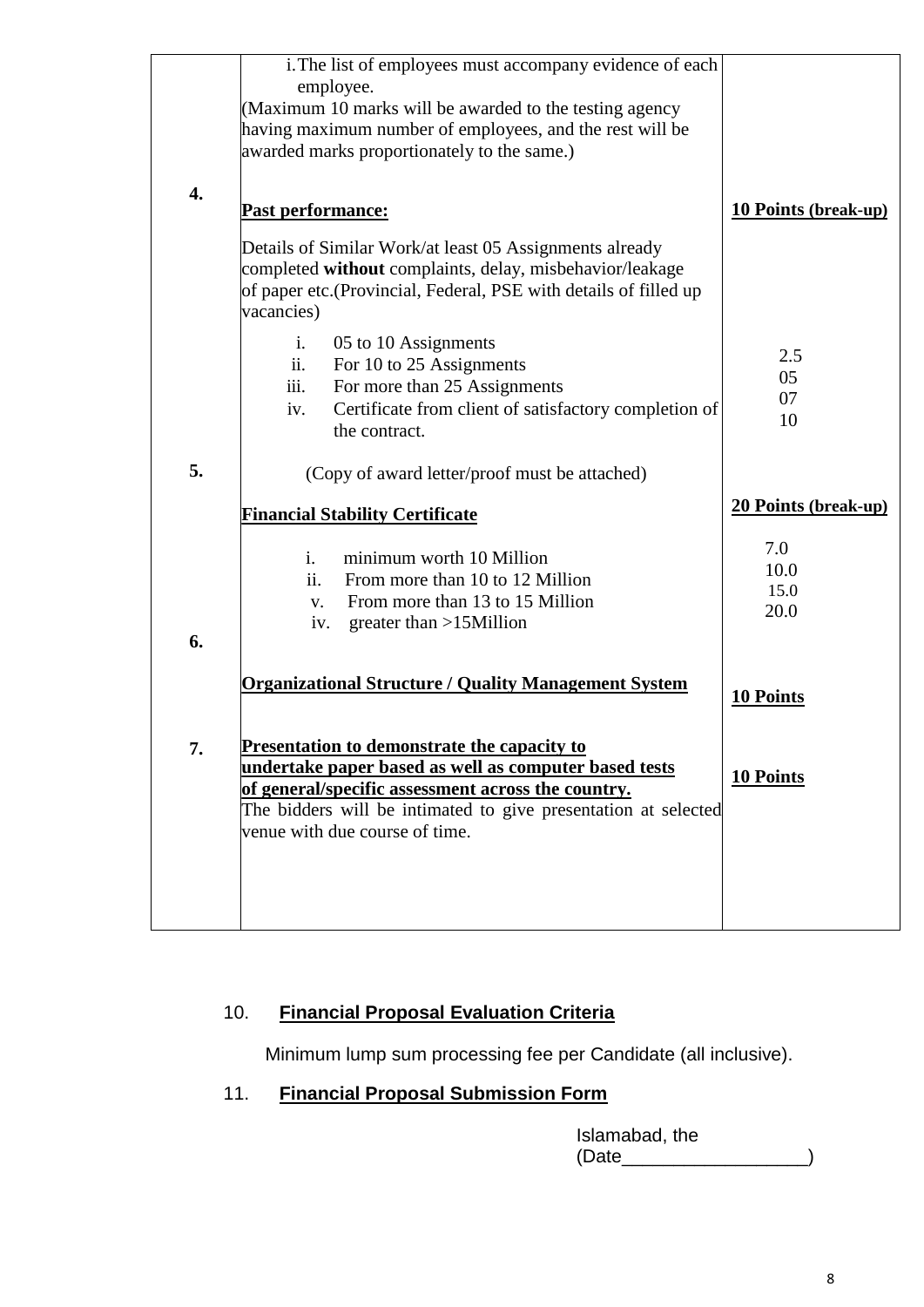To:

**Mr. Amir Akram Rao** Section Officer (Genl) Ministry of Water Resources. Islamabad.

Sir,

We, the undersigned offer to conduct the "Registration and Conduct of Written Test" for selection against vacant posts in MoWR/PCIW in accordance with your Expression of Interest dated [Advertisement Date] and our proposal [Technical and Financial Proposals). Our attached Financial Proposal is for the sum of [Amount in words and figures] on per candidate basis. This amount is inclusive of all local taxes, duties, fees, levies and other charges applicable on our company, our sub-contractors and collaborations under Pakistani law.

2. Our Financial Proposal shall be binding upon us subject to the modifications resulting from Contract negotiations, up to expiration of the validity period of the proposal, i.e. [Date].

Though included in the above mentioned fee. Commissions and gratuities, if any, paid or to be paid by us to agents relating to this Proposal and Contract execution, if we are awarded the contract, are listed below: -

|      | Name:                 |  |
|------|-----------------------|--|
| ji.  | Address:              |  |
| III. | Amount in pak Rs.     |  |
|      | (per candidate basis) |  |

3. We understand you are not bound to accept any Proposal you

receive.

Regards.

Yours sincerely,

Authorized Signature: Name and Title of Signatory: Name of Firm: Address: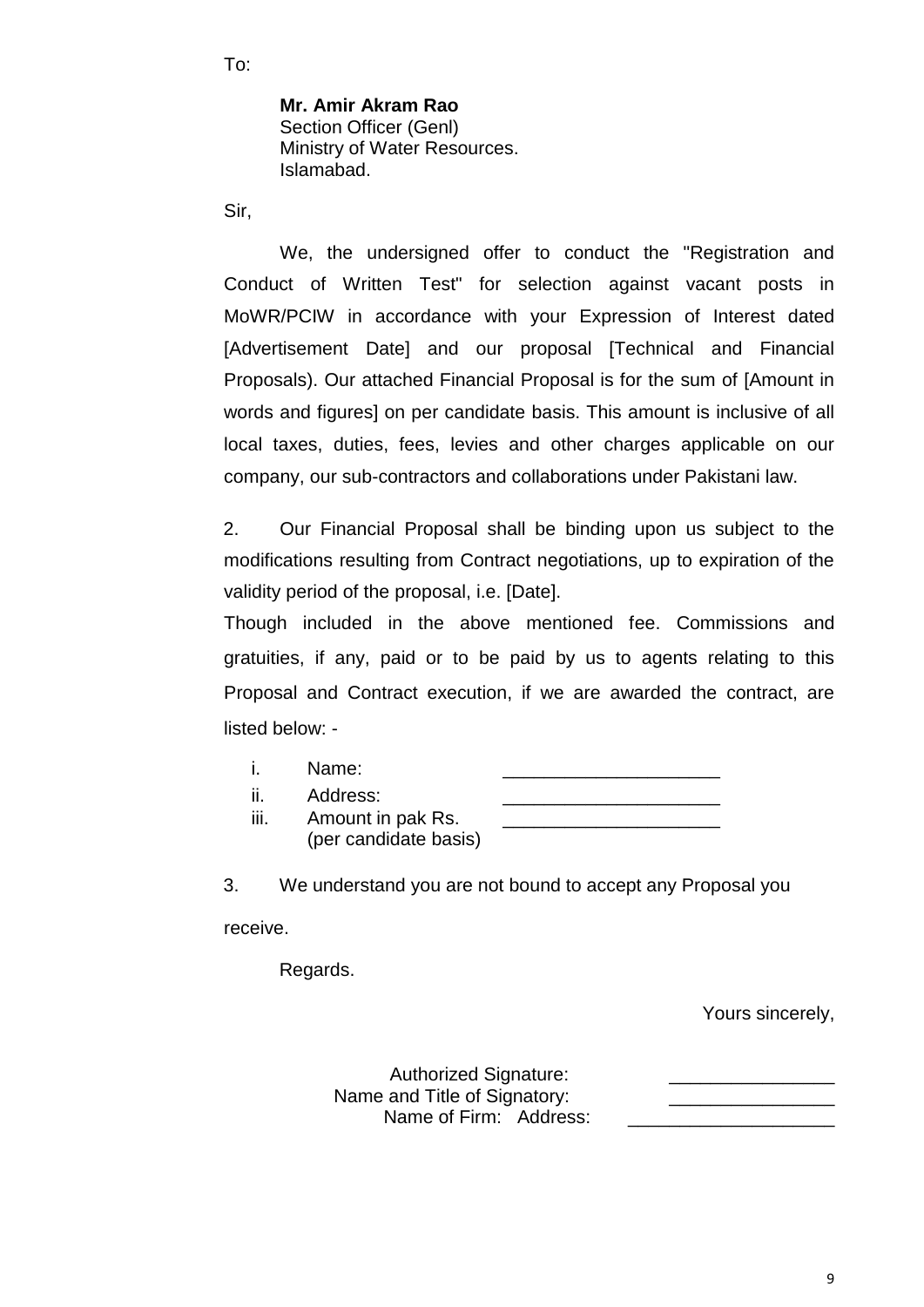#### 12. **AFFIDAVIT[specimen]**

We, [Name & address of the Agency], do hereby declare on solemn affirmation that:

- 1. We have not been blacklisted from any Government Department/agency.
- 2. We have not been involved in litigation with any client during the last one year.
- 3. We acknowledge that we have read, understood and accepted the tender document.
- 4. We understand that the purchaser shall have the right, at his exclusive discretion, to require, in writing, further information or clarification of the tender, from any or all the contractor(s).

Certified that the above contents of this affidavit are true and correct as per knowledge & belief.

(Deponent)

Authorized Signature: Name and Title of Signatory: Name of Firm: Address: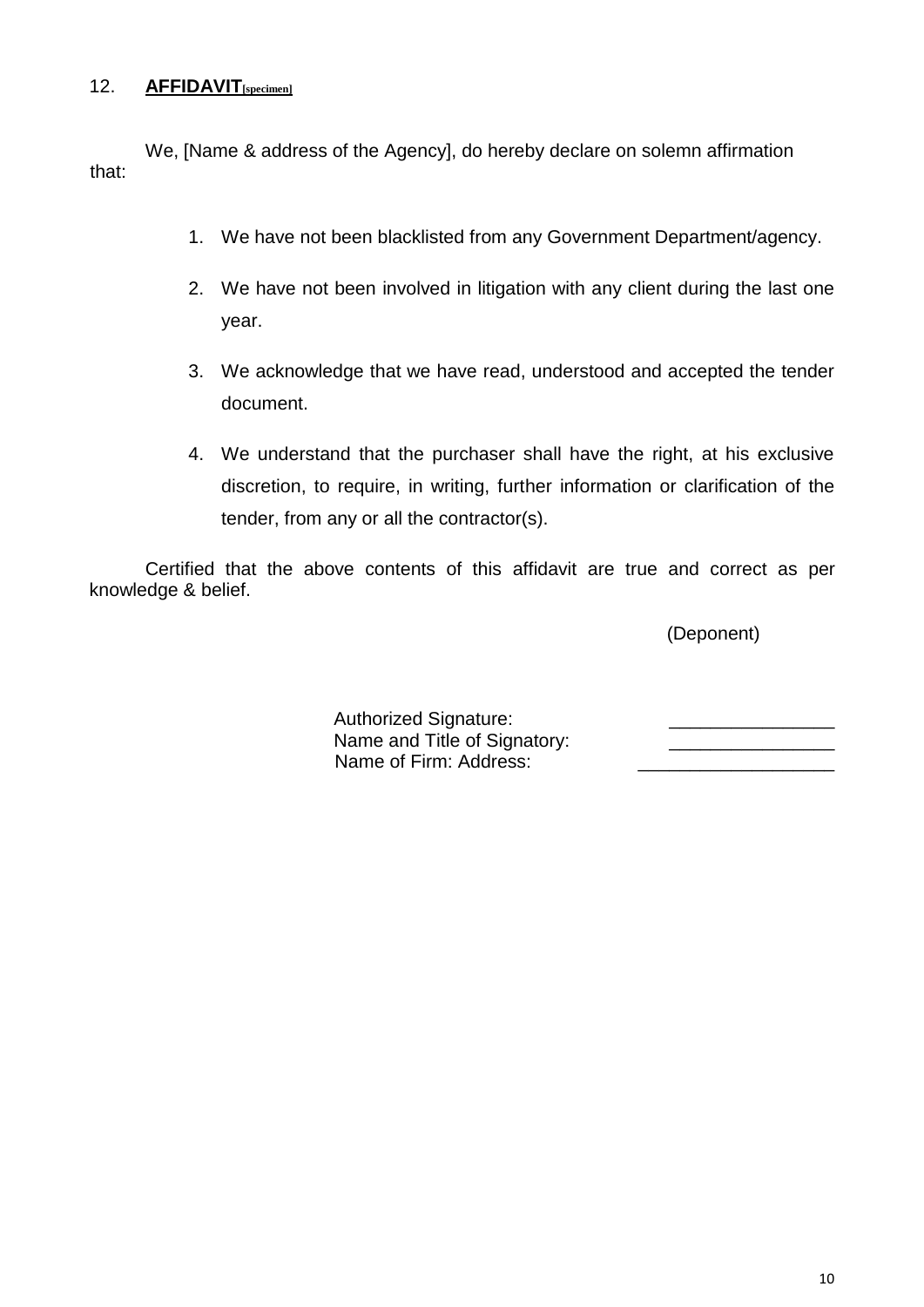### 13. **Agency Information**

### AGENCY PROFILE

| S.No.          | <b>Required information</b>                   | <b>Detail</b> |
|----------------|-----------------------------------------------|---------------|
| $\mathbf{1}$   | Legal Name of the Agency                      |               |
| $\overline{2}$ | Year of Establishment                         |               |
| 3              | <b>National Tax Number</b>                    |               |
| $\overline{4}$ | <b>Sale Tax Registration Number</b>           |               |
| 5              | Name & Designation of Head<br>of Organization |               |
| 6              | Address of Agency:                            |               |
| 7              | Phone/s:                                      |               |
| 8              | Fax:                                          |               |
| 9              | Email:                                        |               |
| 10             | Website address:                              |               |
| 11             | Name & Designation of "Contact Focal          |               |
|                | Person":                                      |               |
| 12             | Phone/s, Fax and Mobile No:                   |               |
|                | E-mail of Focal Person                        |               |